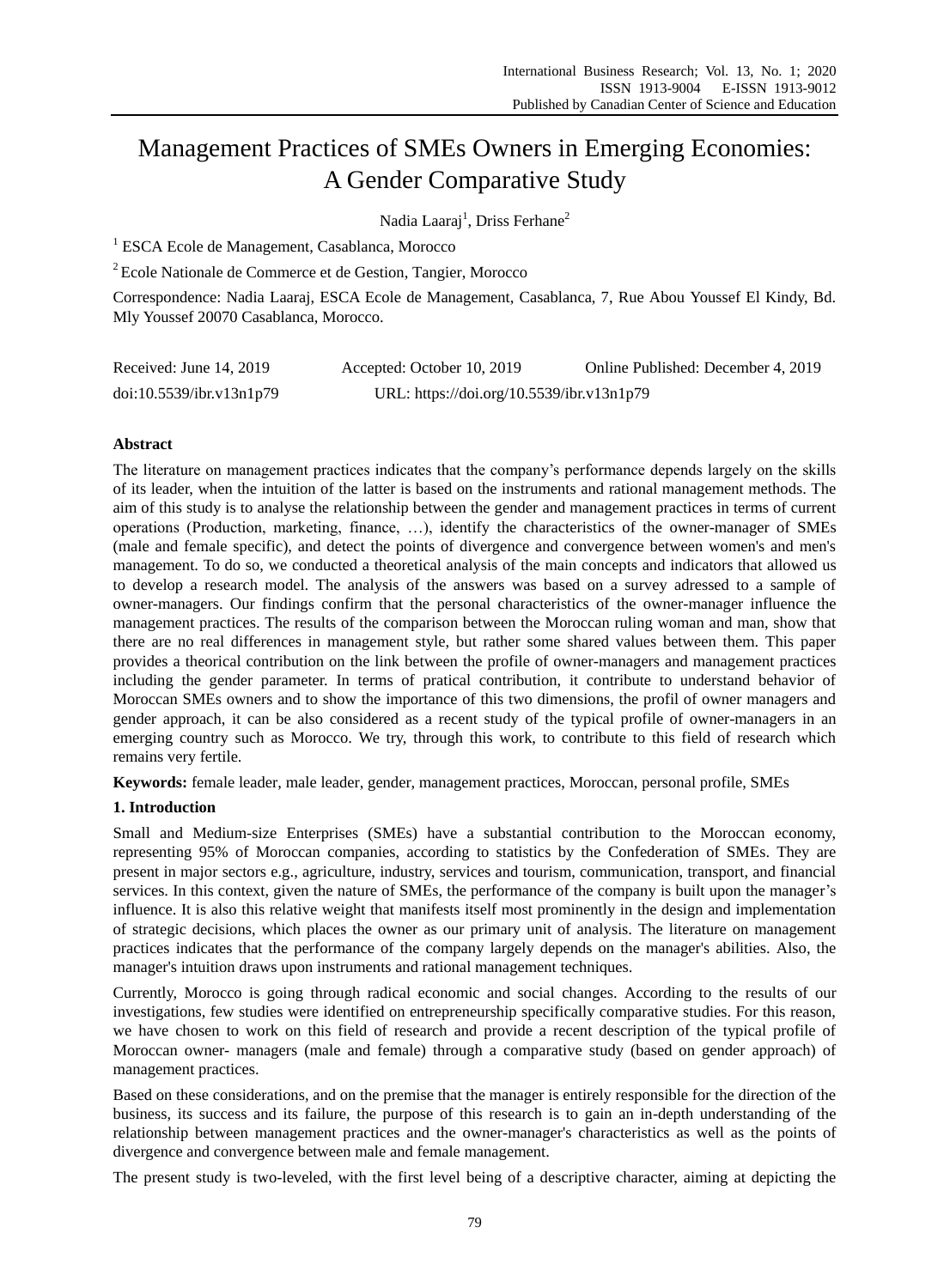profile of Moroccan owner-managers. The second level is of an explanatory nature, seeking to verify the relationships between the manager's personal profile, the company characteristics and management practices, and the differences/similarities between male and female management practices within the organization. SMEs are often created by one owner-manager and their success, therefore, relies on their capabilities and vision of management more than any other factor (Thompson, 2009).

In our analysis, we provide an answer to the following two questions:

- Does the owner-manager's profile influence management practices?
- To what extent do female and male owner-managers converge in their management practices?

Our contribution proposes answers to these questions for a clearer understanding of the relationships potentially existing between the manager's profile and management practices and detect the points of divergence and convergence between women's and men's management. To proceed, the theoretical framework will depict the general context of SMEs. Then, after describing the methodology adopted in this article, the main results, along with discussions, will unfold.

## **2. Literature Review**

The success of small companies heavily depends on the human capital of their owner-managers (Jones et al., 2007), they start to manage their companies with a unique set of human capital , including, for example, personal profile, level of education, experience, etc. As proven by Karami and al.( 2006), professional experience and education enable a entrepreneur to develop formal strategic plans. Moreover, personal characteristics impact the performance in terms of decision-making speed, decision type and strategy formulation. [By contrast,](https://www.linguee.fr/anglais-francais/traduction/in+contrast.html) Marshall (1995), demonstrates that gender-approach doesn't impact the leadership or the management of the company.

According to these prior theories, we will study whether, in the moroccan context, the manager's personal characteristics and the gender-approach influence the management practices.

## *2.1 Owner-Manager's Profile and Management Practices*

Drucker (2011) defines management as "a specific practice that converts a mob into an effective, purposeful and productive group". However, there exist certain variables, on which depends the performance of management, such as structure, environment, culture, and context, which can be combined with the owner-manager's characteristics. This is the subject of our first theoretical part, where we attempt to present the variables related to the profile of the owner-manager.

# 2.1.1 Age of the Owner-Manager

Age of owner-managers often exists in research as a variable leading to differential results. Researchers have shown great interest in what stems from associations between the age of individuals and their cognitive system. For instance, Lacasse (1990) shows that maturity of entrepreneurship is reached at the age of 35-45, during which the entrepreneur has accumulated new skills and experiences helping to undertake crucial decisions. Business starting at a young age has been found to associate with higher mortality rates (Taylor, 1987). In regard to age differences and how they relate to gender, Welsch and Young (1984) show that female owner-managers in the United States are younger than their male counterparts at the start of their entrepreneurial project, with an average age of 25-40, against male owner-managers whose age at the start is over 43. We expect a positive relation between the age of Moroccan owner-manager and management practices.

#### 2.1.2 Level of Training of the Owner-Manager

Training is of crucial importance in the emergence of leaders in the company. The level of education represents a variable often privileged in the literature. In this context, Lalonde (1985) discusses the correlation between management practices and training in the business field as being of great significance. In the same study sampling owner-managers, of all the personal characteristics of the studied population, the level of education remains the most highly correlating variable with management practices. The level of education is expected to be positively related to management practices.

#### 2.1.3 Family History of the Owner-Manager

Family environment, according to the literature, also appears to have a stimulating effect on the person's decision to start a business. Family, in general, is key in the desirability and credibility of an entrepreneurial action. For that, Leibenstein (1968) attests that being born into a family of business people appears to grant the entrepreneur a substantially higher evel of self-confidence compared to other entrepreneurs who come from a different family environment. Although the family is distinct as an independent variable forming the ground for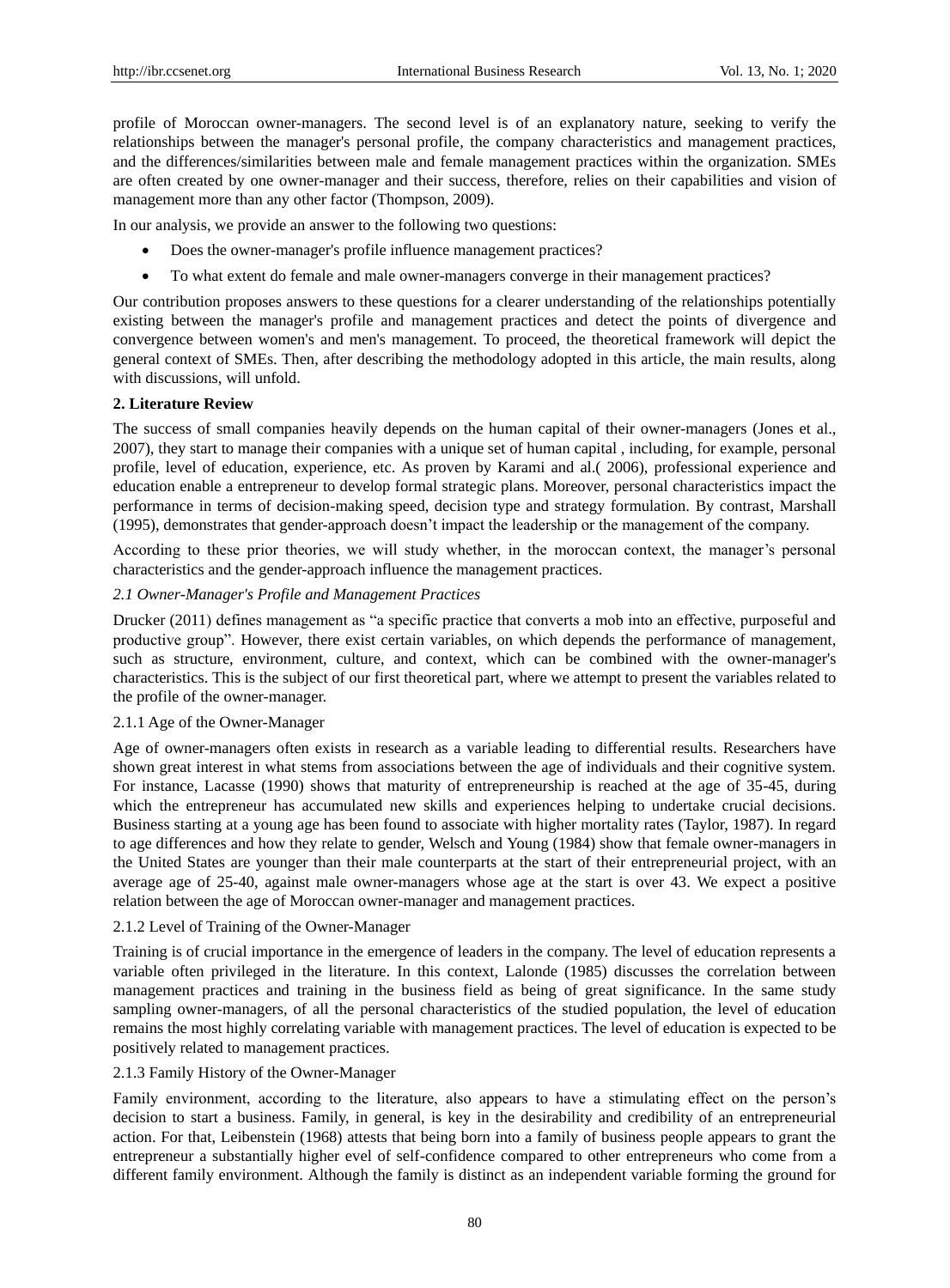businesses to start, its influence on management practices remains uncertain. In Lalonde's (1985) study, no significant relationship between family history and management practices was found. In the Moroccan context, we expect a negative relationship between the family history of the owner-manager and management practices. This is because, in the Moroccan culture, entrepreneurship and risk-taking are not sufficiently encouraged.

## 2.1.4 Experience of the Owner-Manager

According to Hisrich and Brush (1984), previous work experience can be a stimulating factor for entrepreneurial action. The transition from employee status to entrepreneur status can improve technical experience about suppliers, sectors, markets, etc., and can, subsequently, ensure good management of the company. Entrepreneurs, male and female, mostly had professional experience prior to the development of their own business. The difference resides solely on the type of experience (Zouiten, 2004). Professional experience can be compared to a springboard for business creation. These results are confirmed via other previous researches (Phillips, 2002; McClelland, 2004; Rachidi, 2006). Hence, the experience of the owner-manager and management practices relationship is expected to be positive.

#### *2.2 Gender and Management Practices*

Many comparative gender-related studies have shown the existence of significant gender-based differences in management styles (Rosener, 1990; Mukhtar, 2002; Bruni & al., 2004). Other studies, on the other hand, have concluded that there is no gender difference in management styles (Xie and Whyte 1997). In the same vein, Marshall (1995) substantiates the idea that there exists no significant gender-based difference in leadership or management. According to Buttner (2001), the implementation of participative management is regularly exposed to research on female managers, who appear to aspire to build harmonious relationships with their employees by involving them in the decision-making process. Female managers believe that their employees' work will be more effective if they feel respected in the workplace. They choose to motivate their collaborators rather than control them. In terms of results, Jennings and Mc Dougald (2007) confirm that female owner-managers have smaller businesses and less turnover and benefits due to work-family conflicts compared to their male counterparts. In the same context, Riebe (2005) conducted a study in which female managers from the United States, Ireland, and Finland have created businesses exceeding half a million dollars in sale revenues. He concludes: "*It would be impossible to extrapolate the size, the sector, the age or the nationality of these women-led enterprises based on the answers that they give to my questions about their management practice: the only determining factor of their answer was sex*".

The researcher notices a style of management leaning toward the pursuit of flexibility, the establishment of a positive working environment, and an efficient style of team management.

The main criticisms around this theory, however, can be summarized by Gutek (1993) under the argument of gender roles as the way female managers are perceived by subordinates and how it influences the results of research and seems to be influenced more by stereotypes.

Other studies have shown that women's management is more oriented towards flexibility and create a family atmosphere with collaborators (Riebe, 2005). Du Rietz and Henrekson (2000), have shown that the difference in terms of performance between male and female firms is tending to disappear. Cornet et Constantinidis (2004), concluded that "if we look at the survival rate, it would be rather favorable for women, for growth and performance, no significant difference between the two sexes."

Chabaud (2013), shows that men make decisions by agreement with collaborators more than women. The difference is, however, significant, women managers make their decisions by agreement with their family, and less with employees, than men. Jennings et Mc Dougald (2007), suggest that women have smaller businesses and less turnover and benefits because of work-family conflict.

Our synthesis of the hypotheses is presented in the table below (Table1).

| <b>Hypotheses</b>                                                                                                    |  |  |
|----------------------------------------------------------------------------------------------------------------------|--|--|
|                                                                                                                      |  |  |
|                                                                                                                      |  |  |
| The more experience the owner's family history has in entrepreneurial experience, the more management practices they |  |  |
| use.                                                                                                                 |  |  |
| The more accumulated experience, the more efficiently they use management practices                                  |  |  |
|                                                                                                                      |  |  |
|                                                                                                                      |  |  |

Table 1. Synthesis of the hypotheses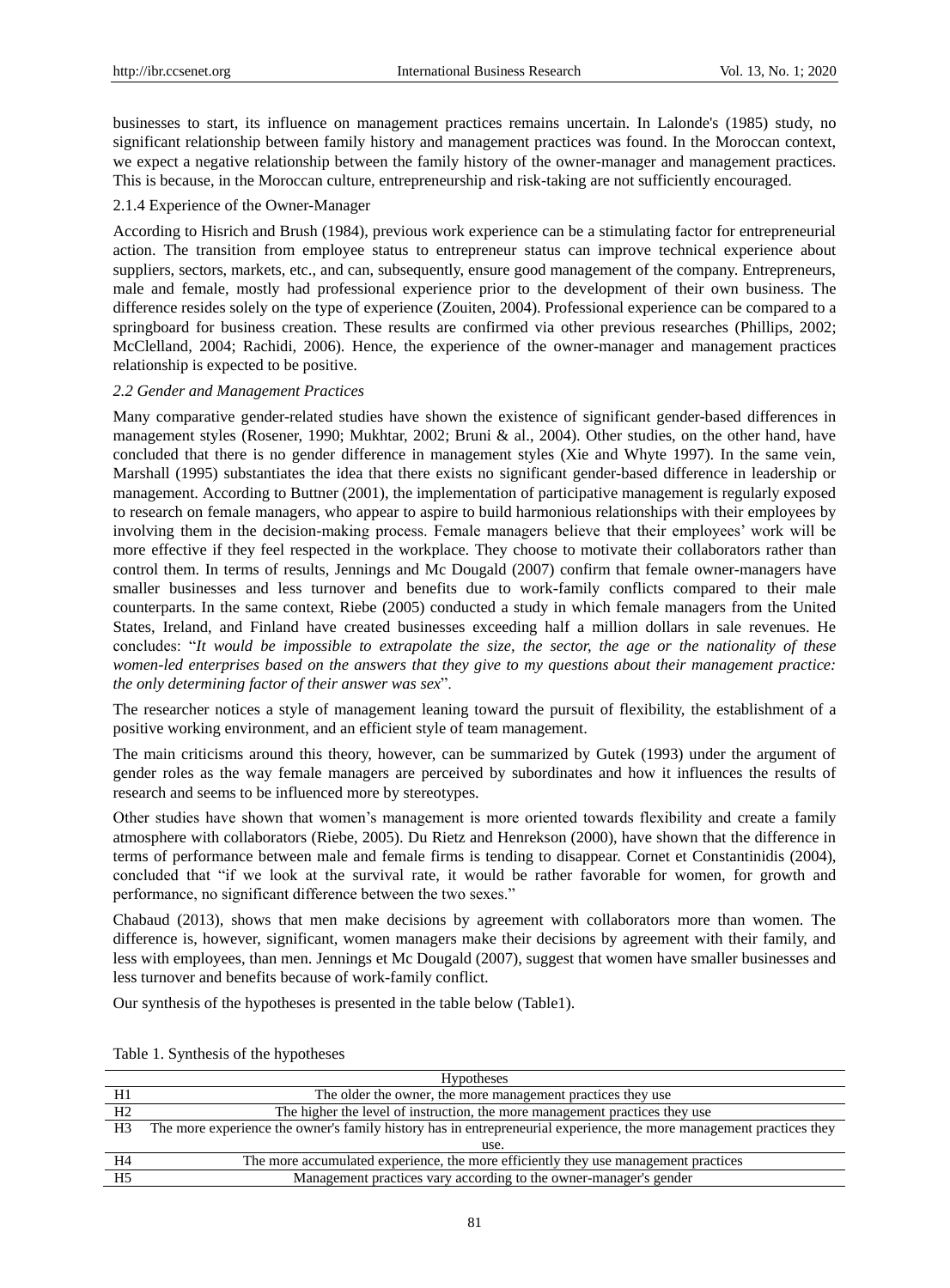# **3. Methodology**

The present study was conducted using a questionnaire administered to a sample of 119 CEOs of whom 66.4% were male. The data collected was analyzed using SPSS Statistical Software Program. Our sample included organizations working with entrepreneurs within the biggest cities of Morocco. After checking the lists offered by these organizations, we compiled a database of more than 400 addresses of female and male entrepreneurs, of which 119 usable questionnaires were retrieved. Non-probability sampling method, particularly reasoned choice sampling, was adopted. For the collection of data, two methods were used—face-to-face interviews and online questionnaires using a web link shared with our target interviewees. The questionnaire consists of four parts, with the first part being information about the manager; the second, information about the company; the third, information about the environment of the company; and the last, information about management practices. As a prelude to the study, we developed and administered a pilot questionnaire in order to verify the credibility of advanced research hypotheses.

Regarding the diversity of SME definitions, we have chosen the one below to select our sample.

Indeed, are considered as SMEs companies that1 :

- Employ less than 250 employees ;
- Have a turnover inferior to 27 million euros ;

Based on this definition, we present below some characteristics of our sample:

The sample includes mainly Moroccan privately-owned SMEs. This choice is justified by the evolution of their owners in business and the relations that may exist between the owner-managers and their business.

We consider individuals who are involved in their own business.

The selected SMEs for this study operate in the sectors of service, trade, industry and high technology. This is due to the fact that the majority of the Moroccan SMEs operate in these sectors and to the need to study companies with sufficient degree of complexity to justify management practices.

Our study targeted large cities in all regions of Morocco. Table 2 Figures 1 and 2 provide an overview of the delineation of the search field.





# Table 2. Delineation of the search field

-

Figure 1. Overview of the delineation of the search field

Recommendation of the European Commission of April 3rd 1996, J.O.C.E, L 107/4, 1996.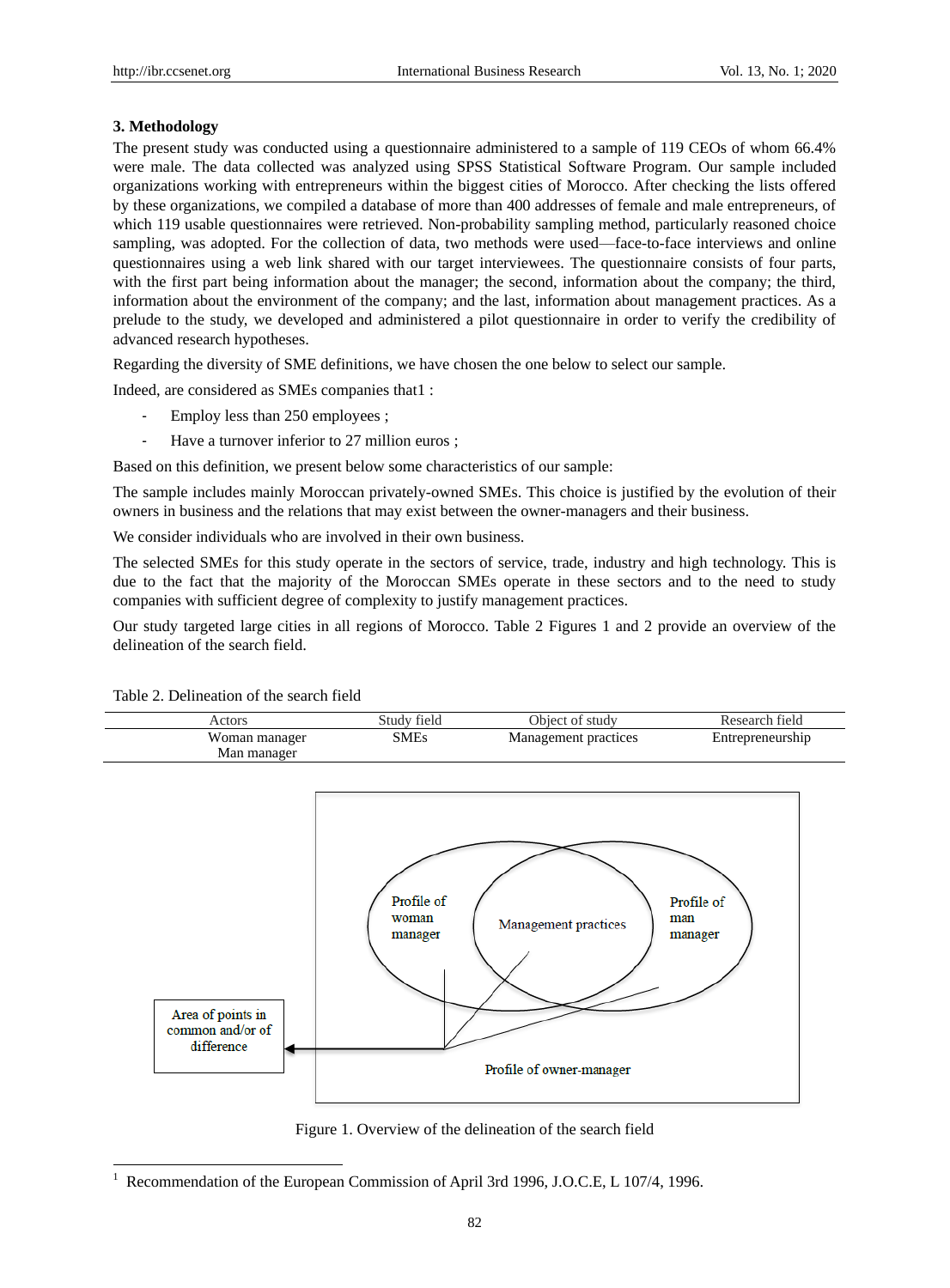

Figure 2. Synthesis of the methodological approach

The context analysis and literature review helped us develop a research model specifying potentially hypothetical relationships between the profile of female and male owner-managers and their management practices.

Our model of analysis is informed by the general framework provided by Campbell & al. (1970). This framework is defined as a schematic portrait of the factors determining the expression of owner-manager management behaviors, which are considered in the prediction of managerial efficiency. The framework consists of a set of variables deemed relevant according to the literature on management practices.

It has four dimensions, the first of which includes variables related to the owner-manager profile, i.e., age, education, family history, and experience. The second concerns the gender dimension that we have chosen to present fully in our research model, given that this is a pivotal research question in our study. The third dimension concerns organizational environment and is added to the model to take into account the information that the owner-manager receives about the situation of the company (competition, customer, suppliers, bank, etc.), which acts on the dimensions of the model, but on which there is little control. The fourth dimension is about entrepreneurial, functional, and technical management practices. Our research model is presented in the figure below (Figure 3).



Figure 3. Research model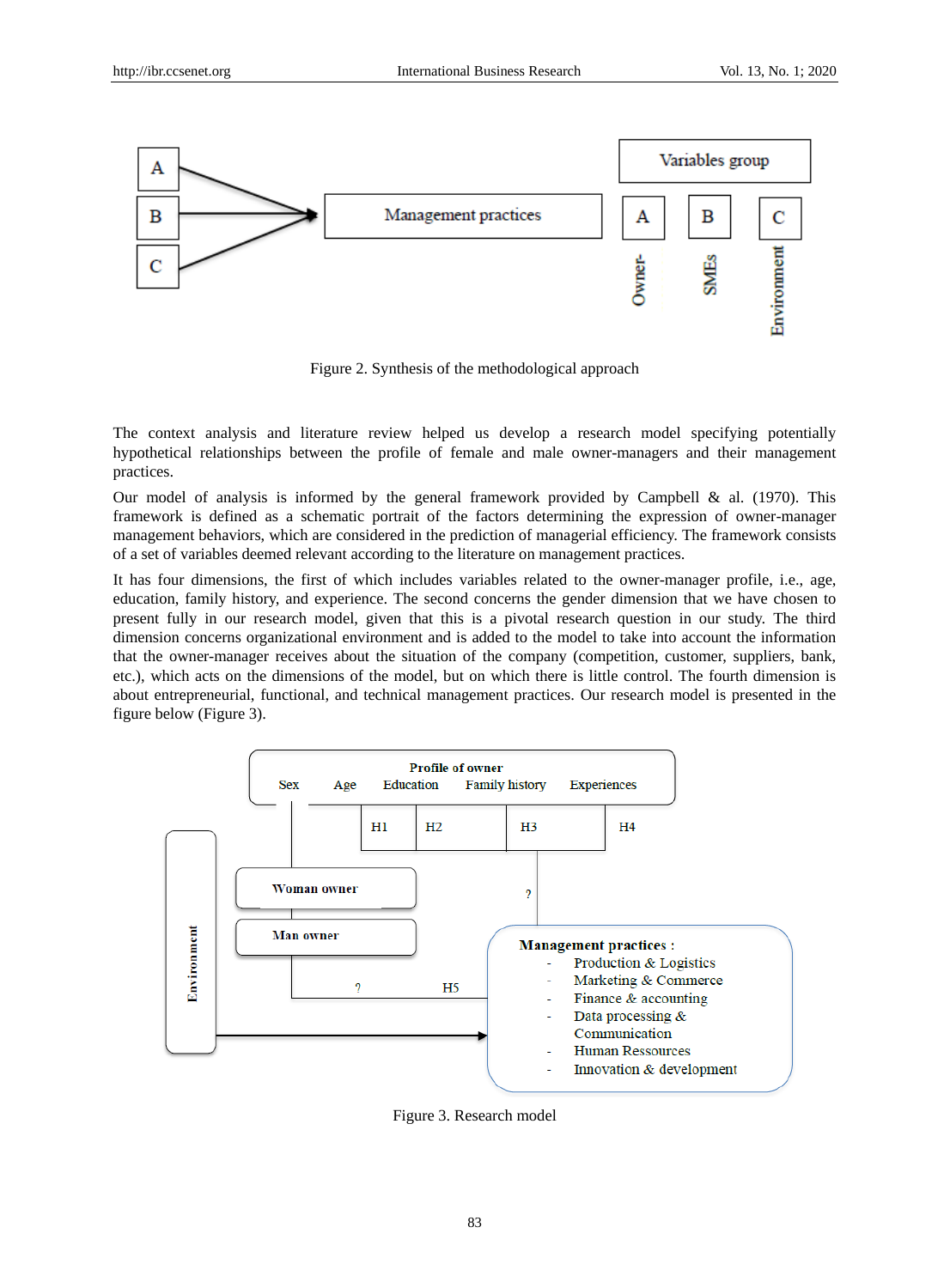## **4. Findings**

We start this part by presenting the results of the corroboration of the hypotheses and the conceptual model. Then an overall synthesis of our results.

The validation of the first group of hypotheses (H1: The older the owner, the more management practices they use. H2: The higher the level of instruction, the more management practices they use, H4: The more accumulated experience, the more efficiently they use management practices) confirms the influence of the owner-manager's personal profile on management practices. The personal profile is a positive indicator of the potential ability to take on new responsibilities. This finding is more palpable within SMEs since the manager has direct power over the company's activities, the limited number of employees, and the small size of current operations. The success or the failure of SMEs, therefore, depends in the first place on the leader. Similar to what has been suggested by other researchers, Sweeney (1982) shows that small businesses are worth what the people are worth. If they are good they can do exceptional things.

In accordance with the literature, our results appear to show that age, status, level of education, and experience are the personal characteristics most likely to influence the owner-manager's management practices. The results have also showcased that during the start-up period, chances of success come mainly from the adequacy of the manager for the project (Fortin, 1990).

Hypothesis H1, which has been validated, states that the older the owner-manager, the more management practices they use and the better they manage their business. It should be noted that age is a factor likely to discriminate individuals in their projects in general and in terms of business creation and management in particular. In other words, the older the owner-manager, the more sufficient experience, competence, and self-confidence they gain. This result corroborates the work of Taylor (1987), who holds that starting a business at an early age leads to a higher mortality rate due to insufficient experience, capital, and know-how.

We have also validated Hypothesis H2, which suggests that the higher the level of education, the more management practices used. In other words, an owner-manager who has a high level of education is more likely to be able to assess the environment and to adapt to it. The findings accord with those of Mayer and Goldstein (1961), who explain that the success rate of firms is associated with higher levels of training among managers.

Similar results obtained by Robidoux and Gamier (1973) substantiate the theory, the higher the manager's level of education, the higher the growth rate. In SMEs, better training of the manager ensures the growth of this structure since SME managers must be able to play the role of the owner, accountant, buyer, financier, etc. on a daily basis.

Also validated, Hypothesis H4 suggests a relationship between the owner-manager's professional experience and management practices. It is true that this relationship has been widely cited in the literature as an important variable for the crucial role of experience in the decision to start a business. However, it should be noted that this is experience in the same field, and therefore its degree is measured by the number of years the individual has worked in the environments related to the subject area.

No link, however, between family history and management practices has been found. The rejection of hypothesis (H3: The more experience the owner's family history has in entrepreneurial experience, the more management practices they use) can be explained by the following reasons: The literature on the manager's family as having an influential effect on the decision-making process is developing; family environment has a ripple effect on the decision of project starters. This finding is consistent with the work of several researchers, amongst whom is Leibenstein (1968), who states that being born into a family of business people fosters the entrepreneur's level of self-confidence. However, similar influence on management practices or company performance is non-existent; Lalonde's (1985) research results did not detect any significant relationship between a family of business and management practices at the time of starting a business. According to the literature, the manager's family partly accounts for the difficulty or success that the entrepreneur is predisposed to.

Hypothesis (H5: Management practices vary according to the owner-manager's gender) has been partly validated. We relate to the relationship between the manager's gender and management practices. It should be noted that the notion of "female management style" has drawn the attention of many researchers over the last years. Many comparative gender studies have shown the existence of significant differences between female and male management styles (Rosener, 1990; Mukhtar, 2002; Bruni & al. 2004). Other studies, on the other hand, have maintained that gender has no differential effect on management styles (Xie and Whyte 1997).

The four hypotheses retained are represented on the final model. The refuted hypothesis has been removed (Figure 4).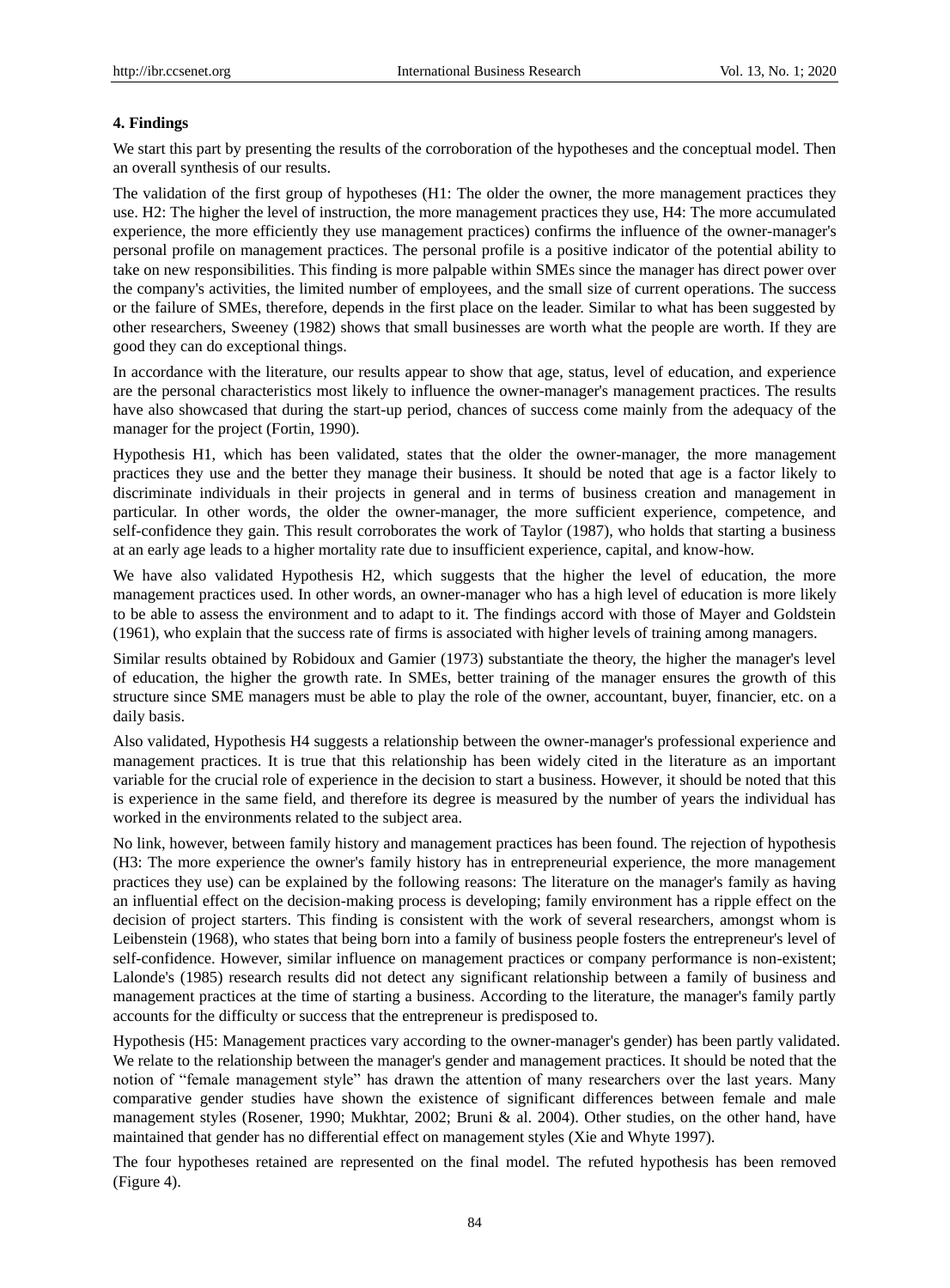

Figure 4. Developed conceptual model after corroboration of hypotheses

On the descriptive stage, which was the premise of this research, the main objective was to compare enterprises on the gender scale, particularly in terms of the profiles of SME owner-managers and their relationships with the environment. After this generic observation, we will present the results of our study taking into consideration gender as a variable.

On the whole, the study shows that the differences are generally minimal; these findings corroborate the work of other researchers (MarshXie and Whyte 1997), who contributed with substantial literature to the topic of gender-based differences and similarities, which did not result in any significant difference at the level of the skills and practices used to assess potential for leadership or management. The initial results from this study show that the age of female owner-managers is the same as that of their male counterparts, with an average of 31-50. A large majority of them had professional experience before having the status of owner-manager, which supports the work of Lacasse (1990), who indicates that maturity of entrepreneurship is reached at the age of 35-45. This is because the owner-manager has enough time to accumulate new skills and experience. For the researcher, it is the combination of two factors age and experience that favors the decision to start a business.

A second observation concerns Moroccan female and male managers having a high level of education (university and professional), being married, and having children. In general, the initially elicited results do not reveal any significant differences in the profiles of Moroccan female and male leaders. Regarding the characteristics of their businesses, we found that the majority of female-owned businesses operate in the trade and services sector—a finding that also corroborates the work of Hisrich and Peters (1991), which holds that "the nature of the activity performed differs according to whether the company is created by a man or a woman. The findings also confirm Bardasi's (2011) study, which shows that female owner-managers create companies in less buoyant sectors. Also found is that female-created businesses are a relatively recent phenomenon. In Morocco, the emergence and development of female entrepreneurship were witnessed only in the 1980s. This recent emergence explains the lack of reliable statistics on the reality of Moroccan female entrepreneurs. As regards staff, the majority of female-created businesses manage a workforce of approximately 100 employees.

Jennings and Mc Dougald (2007) suggest that female managers have smaller businesses and less turnover and benefits on account of work-family conflicts. Their male counterparts, on the other hand, can immediately embark on major creative projects. This finding supports other similar research studies (Wilson & al. 2007; Maes & al. 2014), which maintain that male managers are more adventurous in their careers, as opposed to female managers, whose socially-associated family constraints and responsibilities lead to the unlikeliness to develop projects with high potential.

With regard to environment as another affecting variable, female managers have been found to manage their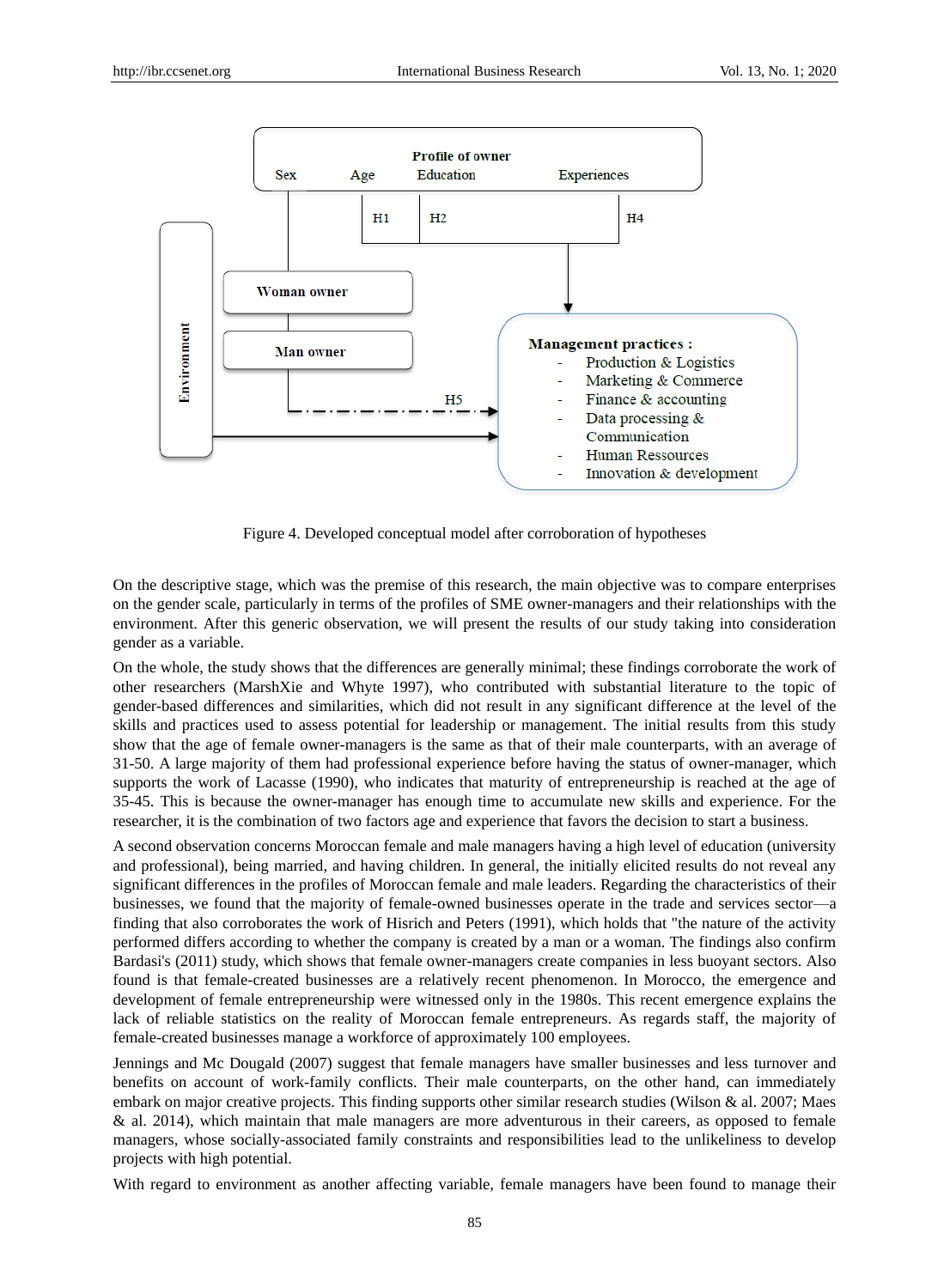relations with their environment similar to their male counterparts, with a few peculiarities. For example, as to the management-bank relationship, particularly the procurement of cash facilities, a large majority of female leaders declared that they cannot easily benefit from these facilities due to the lack of confidence of the bankers. This supports the results from Lightstone (1997), which reveal that "*the rate of refusal of loans remains higher for companies whose owners are women (23%) compared to men (14%)*".

The same results concerning the management-suppliers relationship were found; a majority of female leaders admitted their inability to quickly earn the confidence of their new suppliers. This finding accounts for cultural aspects, wherein women have long been primarily assigned domestic work from a very young age.

Our results show that there are no significant differences between female management and male management. The exception resides in the former having a different approach towards human resources. Consistently with Buttner (2001), the results prove that female management is more of a participative management style, given the non-controlling and motivating nature of this style.

#### **5. Conclusion**

The proposed model has provided answers to the following general question: Does the owner's profile influence their management practices? And to what extent do female and male owners converge in their behavior of management?

This general question has been broken down into three sub-questions designed to explore each dimension of the model.

For each of these dimensions, a literature review and a theoretical argument were presented, which allowed for hypotheses and relations between the variables. Following the proposed model, two sets of assumptions were issued and verified. The paper adopted a comparative approach, which enables a typical profile of Moroccan female managers to be compared to their male counterpart.

The results have revealed minimal differences in female management that are characterized by a more motivating and less controlling relationship with their staff. The study is also a reflection on management practices in Moroccan SMEs, particularly on female entrepreneurship as a model of economic and social growth.

This work has some limitations as it has studied just the 15 biggest Moroccan cities . Furthermore, we couldn't take into consideration the spatial and cultural dimension of the different regions in terms of the behavior of women managers. As a perspective, we expect to proceed to a gender study of the entrepreneurial behavior in each project phase, namely the pre and post implementation, considering the geographical and cultural dimension of each region. Moreover, our results can also be extended to study the behavior of non-moroccan managers, by comparing Morocco to another emerging county with a similar context. The objective will be, for example, to compare the degree of evolution, experience, etc.

#### **Acknowledgements**

We thank the anonymous referees for their useful comments and suggestions. We would also like to thank ESCA Ecole de Management for their continued support.

## **References**

- Bardasi, E., Sabarwall, S., & Terrell, K. (2011). How do female entrepreneurs perform? Evidence from three developing regions*. Small Business Economics, 37*(4), 417-441. <https://doi.org/10.1007/s11187-011-9374-z>
- Bruni, A., Gherardi, S., & Poggion, B. (2004). Entrepreneur-mentality, gender and the study of women entrepreneurs. *Journal of organizational change management*, *3*, 256-268. <https://doi.org/10.1108/09534810410538315>
- Buttner, E. H. (2001). Examining female entrepreneur's management style : an application of relational frame*. Journal of Business Ethics, 29*(3), 253-269.<https://doi.org/10.1023/A:1026460615436>
- Campbell, J., Dunnette, M., Lawler, E. E., & Weik, K. E. (1970). *Managerial behavior, performance and effectiveness.* New York, MacGraw-Hill.
- Chabaud, D. (2013). *Qui sont vraiment les dirigeants de PME*., Caen, Editions Management et Sociétés.
- Cornet, A., & Constantinidis, C. (2004). Entreprendre au féminin. Une réalité multiple et des attentes différenciées. *Revue française de gestion, 151*, 191-204. <https://doi.org/10.3166/rfg.151.191-204>
- Drucker, P. F. (2011). *The ecological vision reflections on the American condition.* New Brunswick, NJ, Transaction Publ.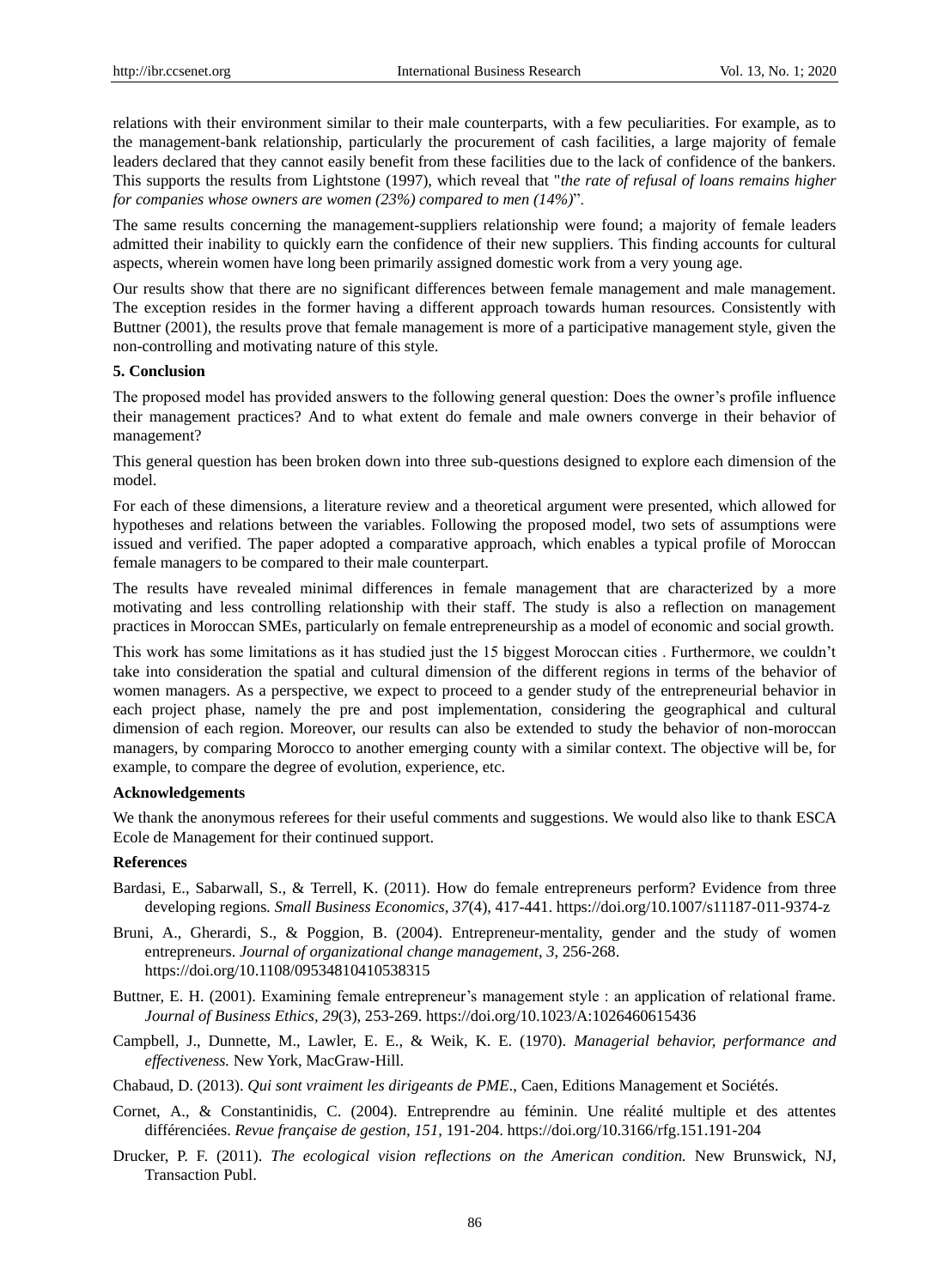- Du Rietz, A., & Henrekson M. (2000). Testing the Female Underperformance Hypothesis. *Small Business Economics*. Kluwer Academic Publishers.
- Fortin, P. A. (1990). Les entrepreneurs de demain. *PME magazine de l'entrepreneuriat.* Québec*,* p7.
- Gutek, A. (1993). Changing the Status of Women in Management. *Applied Psychology: an International Review, 42*(4), 301-311[. https://doi.org/10.1111/j.1464-0597.1993.tb00746.x](https://doi.org/10.1111/j.1464-0597.1993.tb00746.x)
- Hisrich, R. D., & Brush, C. (1984). The woman entrepreneur: management skills and business problems*. Journal of Small Business Management, 22*(1), 30-37.
- Hisrich, R. D., & Peters, M. P. (1991). *Entrepreneuriat: lancer, élaborer et gérer une entreprise.* Economica.
- Jennings, J. E., & Mc Dougald, M. S. (2007). Work-family interface experiences and coping strategies: implications for entrepreneurship research and practice*. Academy of Management Review, 32*(3), 747-760. <https://doi.org/10.5465/amr.2007.25275510>
- Jones, O., Macpherson, A., Thorpe, R., & Ghecham, A. (2007). The evolution of business knowledge in SMEs: conceptualizing strategic space, *Strategic Change, 16*, 281-294.
- Karami, A., Analoui, F., & Kakabadse, N. K. (2006). The CEOs' characteristics and their strategy development in the UK SME sector: an empirical study, *The Journal of Management Development, 25*(3), 316-324. <https://doi.org/10.1108/02621710610655800>
- Lacasse, R. M. (1990). *La petite entreprise au Canada: le cas particulier de l'entrepreneuriat féminin dans le secteur manufacturier* (Unpublished doctoral dissertation). University of Nice Sophia Antipolis.
- Lalonde, C. (1985). *Caract éristiques et pratiques de management des propri étaires dirigeants dont l'entreprise a été mise en faillite: une étude en contexte régional au Québec* (Unpublished doctoral dissertation). University of Laval.
- Leibenstein, H. (1968). Entrepreneurship and development. *Proceedings of American Economic Review, 58*(2), 72-83.
- Lightstone, T. (1997). *Les PME au Canada : Énoncé de leurs besoins, de leurs attentes et de leur satisfaction envers les institutions financières*. Association des banquiers canadiens, vol.1.
- Maes, J., Leroy, H., & Sels, L. (2014). Gender differences in entrepreneurial intentions: a TPB multi-group analysis at factor and indicator level . *European Management Journal, 31*(5), 784*-*794. <https://doi.org/10.1016/j.emj.2014.01.001>
- Marshall, J. (1995). Gender and Management: A Critical Review of Research*. British Journal of Management, 6*, 53-62.<https://doi.org/10.1111/j.1467-8551.1995.tb00138.x>
- Mayer, K., & Goldstein, S. (1961). The first two years: problems of small firms growth and survival. *Small Business Administration*. Washington, D.C.
- McClelland. (2004). Irish female entrepreneurs: mapping the route to internationalization*. Irish journal of management, 25*(2), 93-107.
- Mukhtar. (2002). Differences in male and female management characteristics: a study of owner-manager businesses. *Small business economics*, *3*, 289-310.<https://doi.org/10.1023/A:1015235402335>
- Phillips, D. J. (2002, September 19). A genealogical approach to organizational life chances: the parent progeny transfer among Silicon Valley law firms 1946-1996*. Administrative science quarterly, 3*, 474-506. <https://doi.org/10.2307/3094848>
- Rachidi, F. (2006). L'entrepreneuriat féminin au Maroc : une étude exploratoire*. Laboratoire ERMMES (Toulon).* EDHEC Nice France.
- Riebe, M. (2005, June 18). *The leadership style of women entrepreneurs : an alternative model of successful management practices.* Paper presented at the fiftieth international Council Congress for Small Businesses (ICSB), Washington.
- Robidoux, J., & Gamier, G. (1973). *Facteurs de succès et faiblesses des petites et moyennes entreprises au Québec, spécialement des entreprises utilisant des techniques de production avancées*. Sherbrooke: University of Sherbrooke.
- Rosener, J. B. (1990). Ways Women Lead. *Harvard Business Review*, 119-125.

Sweeney, G. (1982). Les nouveaux entrepreneurs, Petites entreprises innovatrices. *Les Editions d'Organisation*,